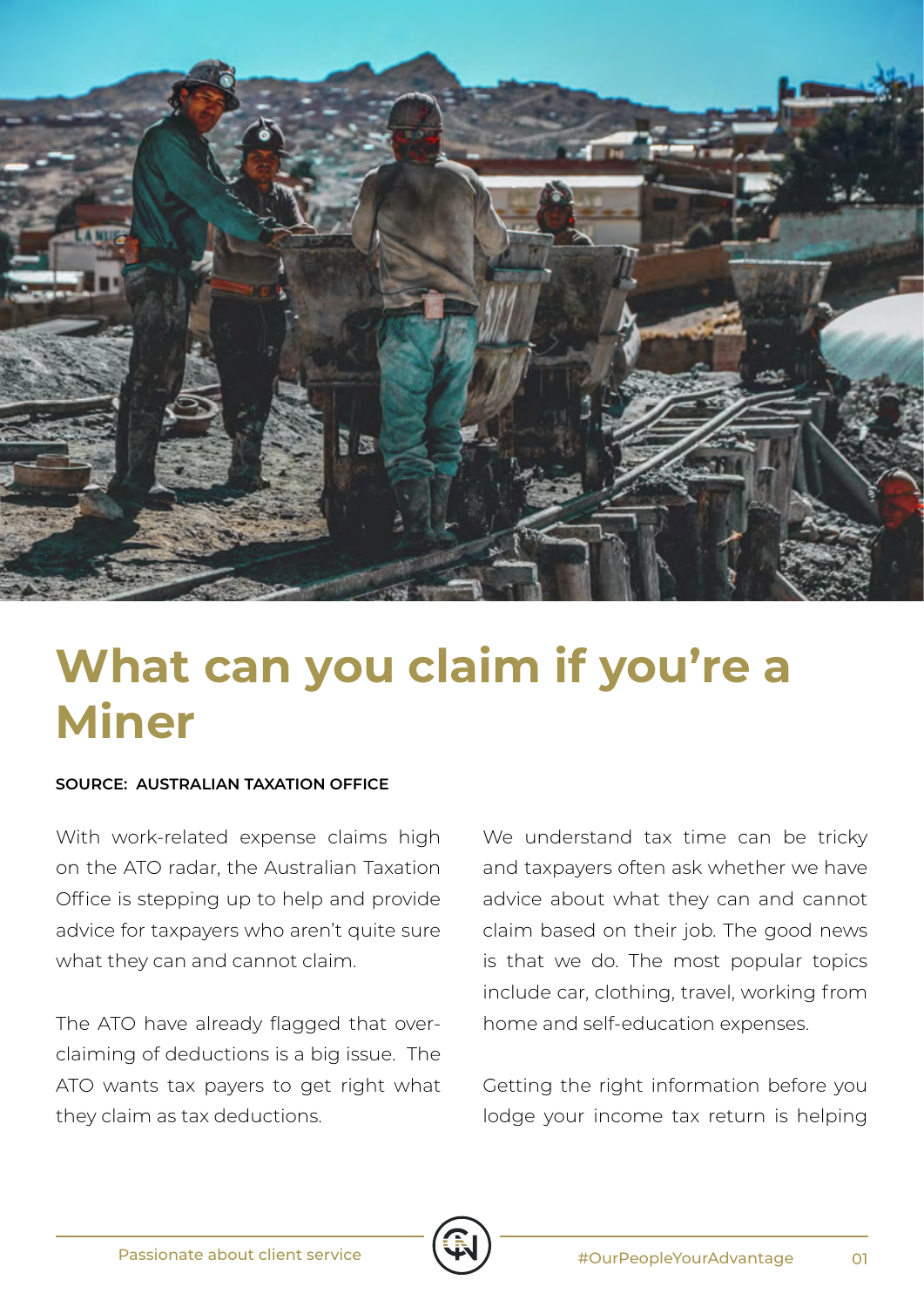our clients to get their claims right and avoid issues later on.

We want every person to have the information they need to know whether they can make a claim, to get it right, and know what records they need to keep. Understanding what you can and cannot claim will help ensure that your income tax return is processed quickly and any refund is paid as soon as possible. Most people want to lodge their income tax return with the right information and helping people to do that in the first p lace i s t he m ost efficient way to operate.

## **What you can and can't claim**

Each occupation has specific circumstances which affect what can and cannot be claimed. Here are some snippets from some ATO occupation quides. Remember, regardless of the occupation you are in, you can only claim the work-related part of expenses, and you must meet the three golden rules:

- You must have spent the money yourself and not been reimbursed;
- The claim must be directly related to earning your income; and
- You need a record to prove it.

## **Miner employees: work-related expenses**

Common deductions include the following:

- You can claim a deduction when you:
	- drive between separate jobs on the same day – eg you work for two different employers,
	- drive to and from an alternate workplace for the same employer on the same day – eg travel from a depot to a mine site.
- You can claim a deduction for meals when you travel away from home overnight for work. You can claim a deduction for the cost of overtime meals on those occasions where:
	- you worked overtime and took an overtime meal break, and
	- your employer paid you an overtime meal allowance under an industrial law, award or agreement.
- You can claim a deduction for travel expenses if you are required to travel overnight and don't attend your usual work location, eg travelling to a remote area, provided the cost was incurred while carrying out your work duties. This could include meals, accommodation and incidental expenses that you incurred and your employer has not provided or reimbursed you. (Circumstances may be different for FIFO workers).